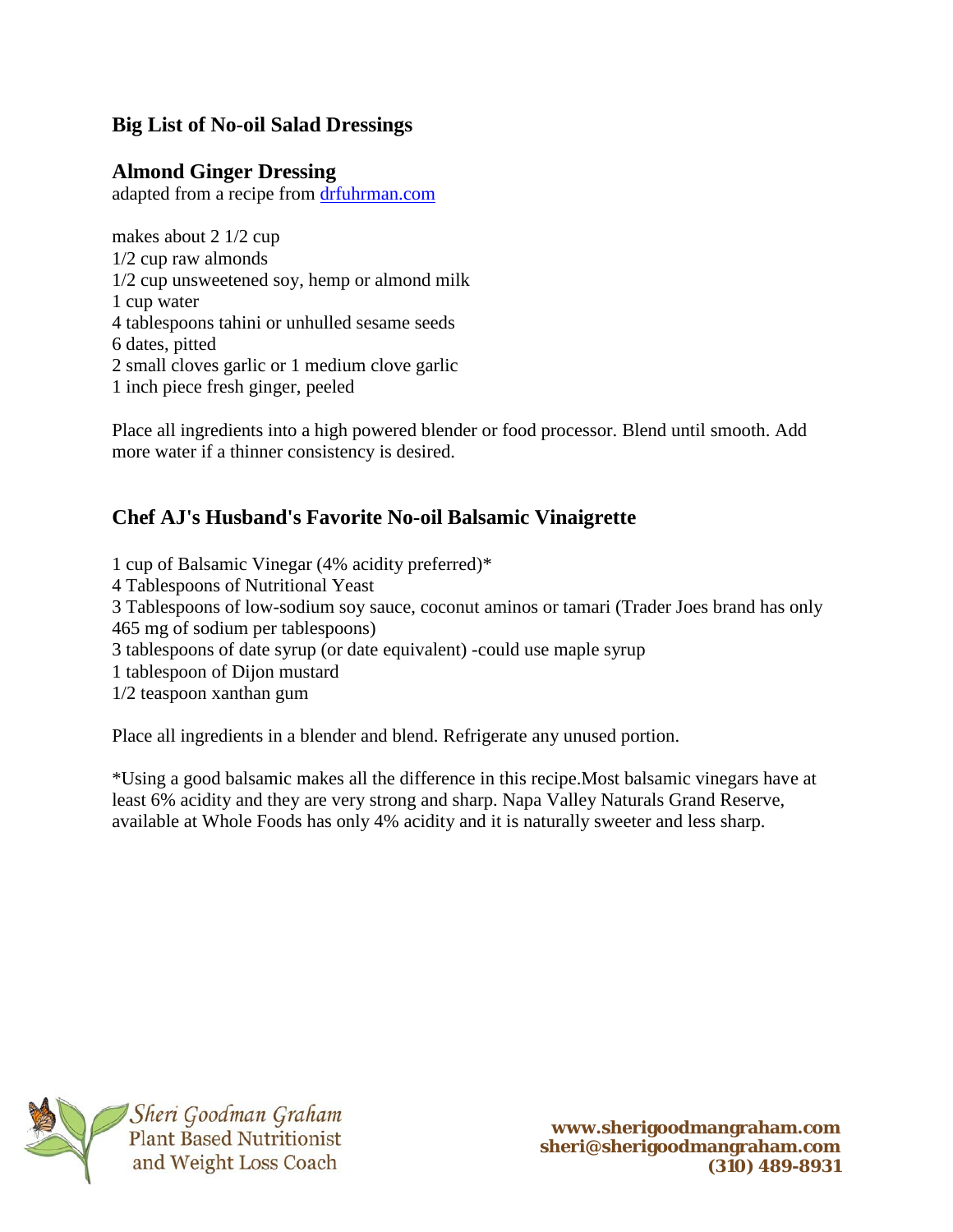### **Engine 2 Inspired Orange Hummus Dressing**

It's not the exact recipe out of The Engine 2 Diet Book, but I think it's better!

3 Tbsp plain Hummus 2 Tbsp balsamic vinegar 3 Tbsp orange juice 1 tsp mustard 1/2 tsp fresh ginger, grated on a microplane 1 tsp maple syrup

Whisk the ingredients together in a bowl.

HGK Note: Just a reminder, you can keep fresh ginger (in a ziploc baggie) and orange juice concentrate (just spoon out what you need and reseal the container) in your freezer at all times, which I do. And hummus, maple syrup, balsamic vinegar and mustard are all staples in any Healthy Girl's kitchen. That makes this dressing a snap to throw together without having to stress about making a trip to the grocery store.

#### **Cashew Currant Dressing**

adapted from a recipe from drfuhrman.com Serves: 2-4

1/4 cup raw cashews or 2 tablespoons raw cashew butter 1/3 cup unsweetened soy, hemp or almond milk 1 peeled apple, sliced 2 tablespoons dried currants or raisins

Blend cashews or cashew butter with soy milk and sliced apples in a high powered blender until smooth. Add the currants and blend well.

#### **Dr. Barnard's Roasted Red Pepper Vinaigrette**

[source](http://www.doctoroz.com/videos/roasted-red-pepper-vinaigrette) Makes enough dressing for 1 large salad

1 large roasted red pepper 1 clove garlic 2 tbsp balsamic vinegar 1/8 tsp salt 1/4 tsp pepper 1/2 tsp fresh thyme leaves

Place all ingredients in a blender or food processor. Serve and enjoy.

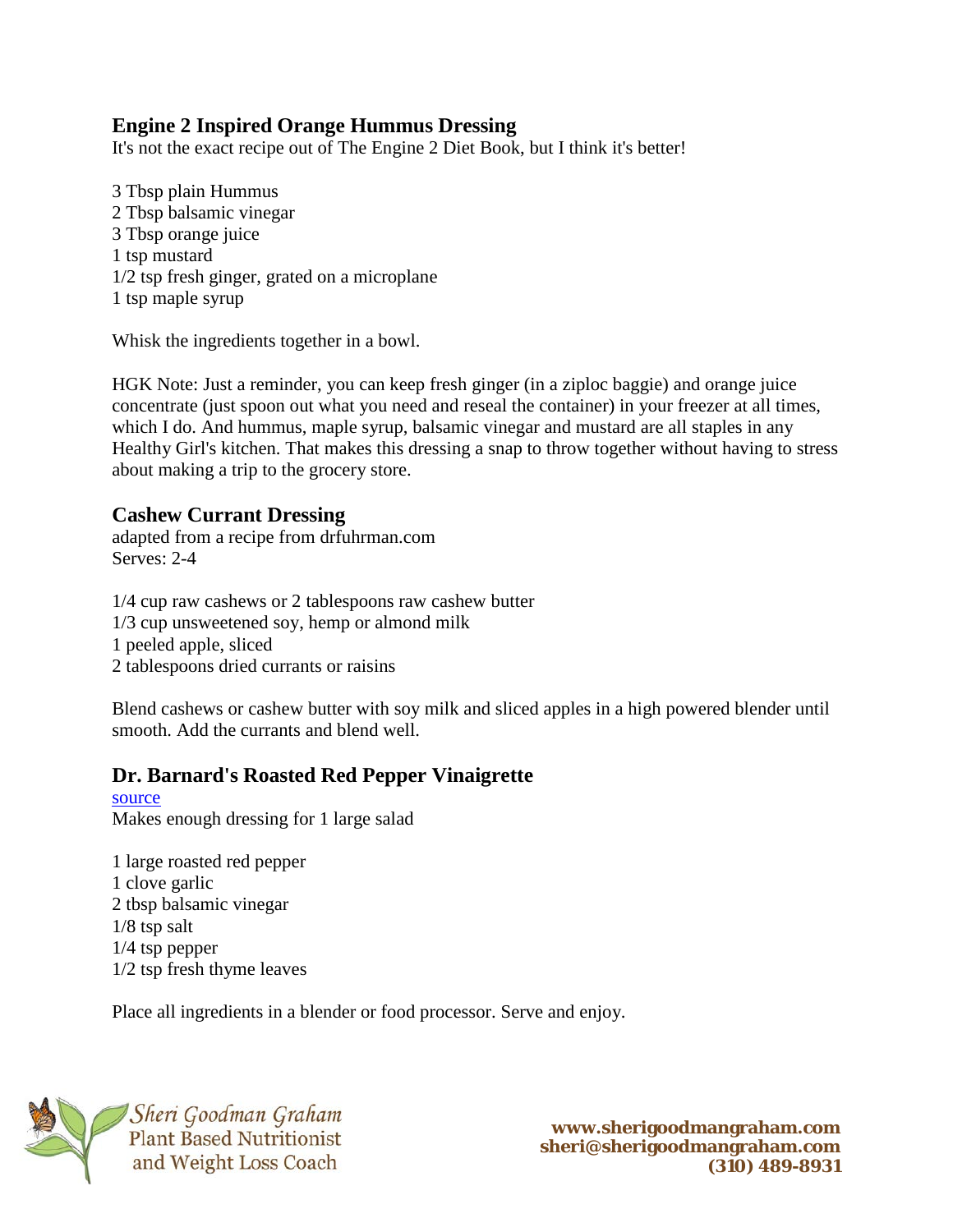#### **Lori's Red Pepper Dressing**

inspired by Dr. Barnard's Roasted Red Pepper Vinaigrette

"I often start with a jar of roasted peppers and then add what ever inspires me that day. I had a can of artichoke hearts and some fresh basil that needed to be used."

1 jar roasted red peppers (with liquid) 1 can artichoke hearts (with liquid) 1/2 c. fresh basil 2 tbs. red wine vinegar 1 clove garlic 1 tsp dried oregano 2 tbs. raw, unsalted sunflower seeds salt and pepper to taste Blend all ingredients and enjoy :) Keeps for at least 1 week in the refrigerator.

## **Healthy Girl's Asian Low Oil Dressing**

adapted from a recipe from drfuhrman.com

1 teaspoon Bragg Liquid Aminos 1 tablespoon fresh ginger, finely chopped 2 tablespoons rice vinegar 3 tablespoons orange juice 1 teaspoon sesame oil, toasted 1 teaspoon garlic powder 1 teaspoon Dijon mustard

Whisk all ingredients together in a bowl.

#### **Dr. Fuhrman's Almond Balsamic Vinaigrette**

Serves: 6

1/2 cup water 1/3 cup roasted garlic rice vinegar (I used plain rice vinegar) 1/4 cup balsamic vinegar 1/4 cup raw almonds or 1/8 cup raw almond butter 1/4 cup raisins 4 cloves garlic, pressed (I used 3) 1 teaspoon dried oregano 1/2 teaspoon dried basil 1/2 teaspoon onion powder

Blend all ingredients in a food processor or high powered blender.

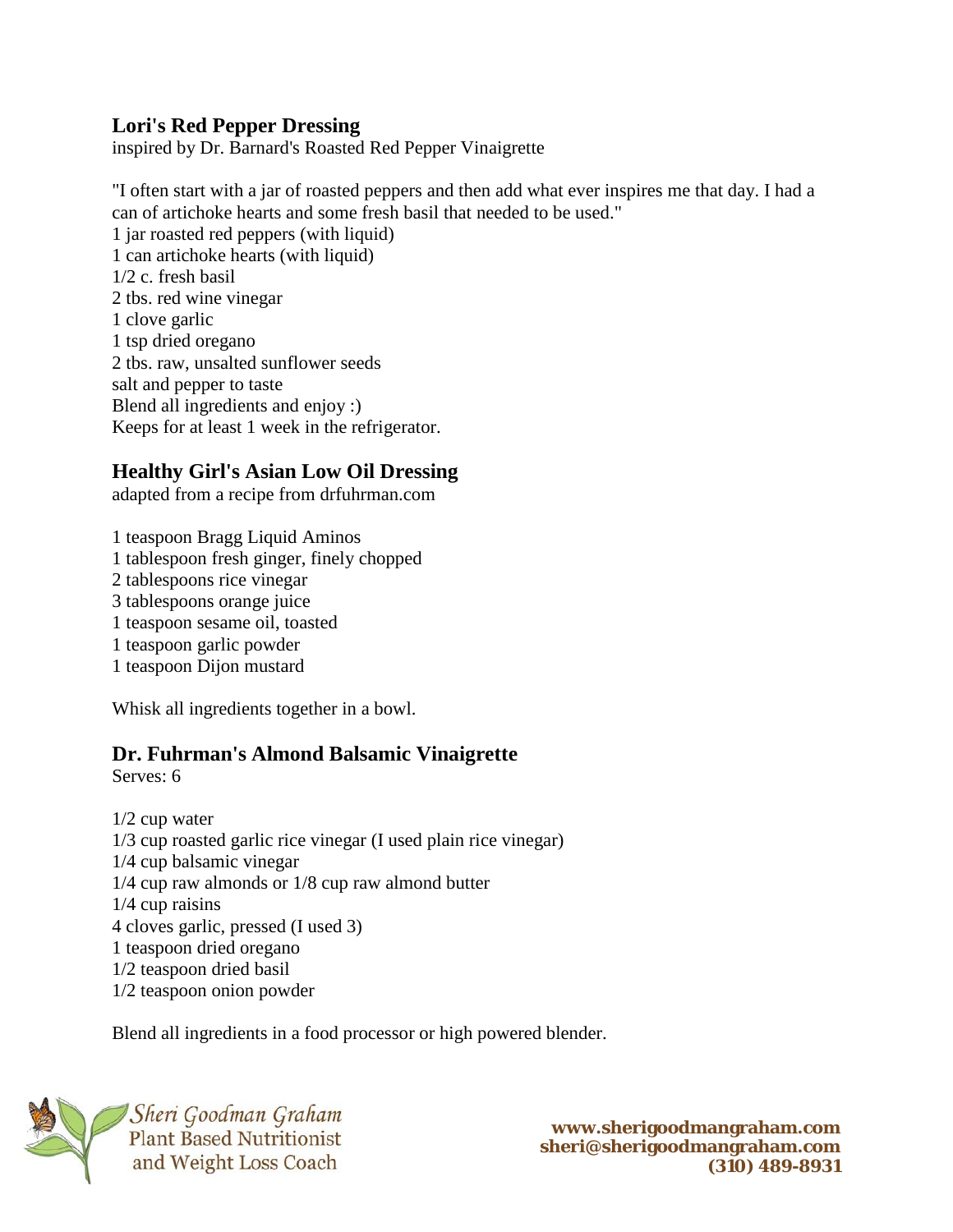### **E2 Basics Dressing**

2 Tbsp nutritional yeast 1 Tbsp tamari 1 Tbsp mustard 2 Tbsp balsamic vinegar Juice of 1 lemon, lime or orange 1 Tbsp agave nectar, honey or maple syrup 1 tsp vegetarian Worcestershire sauce 1 Tbsp wheat germ Water to desired consistency (I didn't use any)

Whisk the ingredients together in a bowl.

## **Dijon Pistachio Dressing /Dip**

from [drfuhrman.com](http://.drfuhrman.com/)

1 1/3 cups water 1 cup raw pistachio nuts, unsalted 4 tablespoons lemon juice 2 tablespoons ground flax seeds 4 teaspoons Dr. Fuhrman's VegiZest or Mrs. Dash seasoning 2 teaspoons Dijon mustard 1 teaspoon Bragg Liquid Aminos or low sodium soy sauce 1/2 teaspoon garlic powder 4 deglet noor dates or 2 or 3 medjool dates

Blend all ingredients in a high powered blender or food processor until smooth and creamy.

#### **Tomato-Basil Dressing**

recipe courtesy [Kitchen of Health](http://kitchenofhealth.blogspot.com/2011/09/no-oil-salad-dressings.html)

2 roma tomatoes, cored 1 red bell pepper, cored 1/3 c. red wine vinegar 1/3 c. sundried tomatoes, coarsely chopped 6-8 basil leaves Juice of 1 lemon Dash of sea salt  $\sim$ 1 c. water

Blend 1st seven ingredients and half of the water until smooth. Add more water until you attain the desired consistency. Refrigerate unused portions. Makes about 3 cups.



<sup>1</sup>Sheri Goodman Graham **Plant Based Nutritionist** and Weight Loss Coach

**www.sherigoodmangraham.com sheri@sherigoodmangraham.com (310) 489-8931**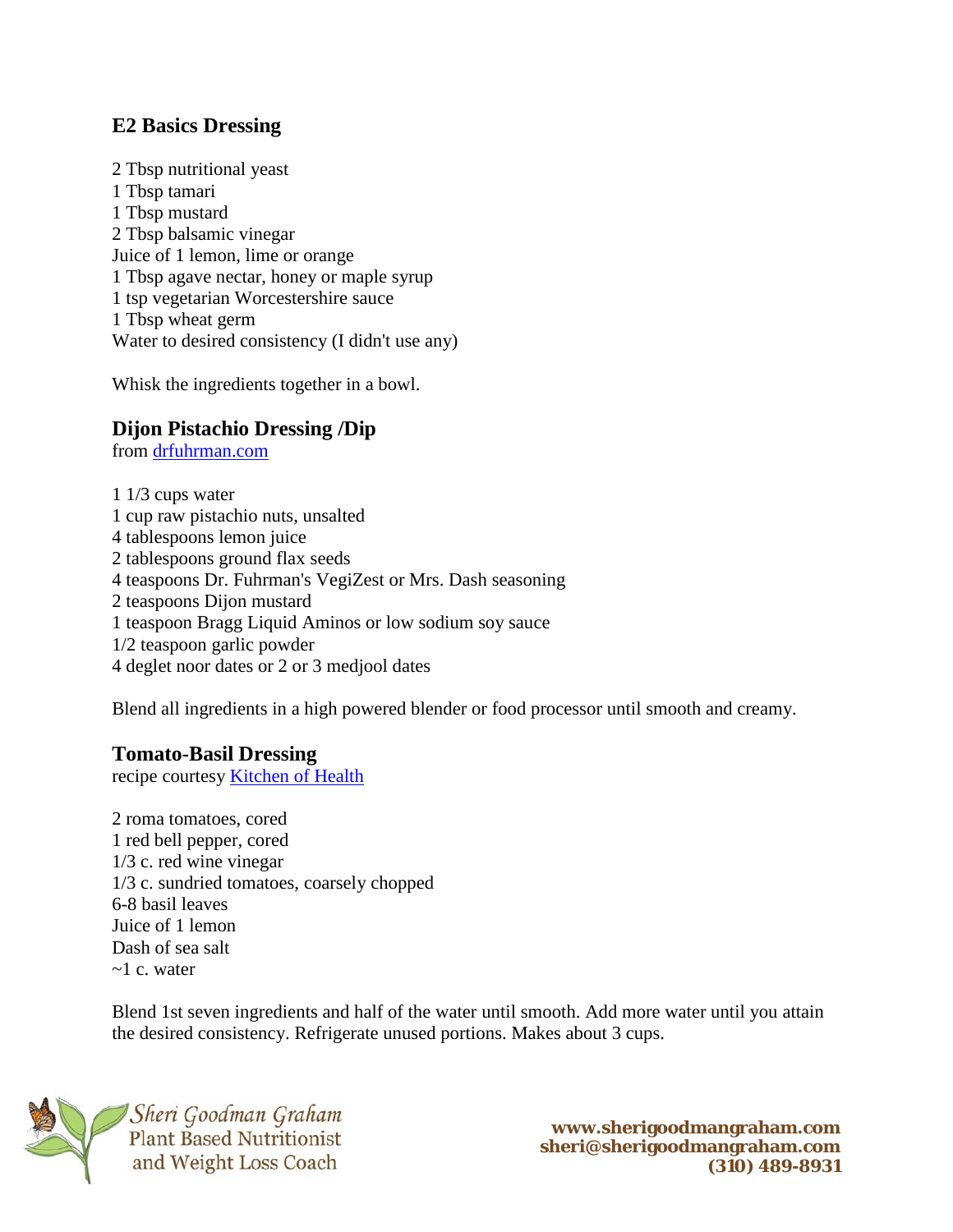### **Orange Peach Mango Dressing**

recipe courtesy [Kitchen of Health](http://kitchenofhealth.blogspot.com/2011/09/no-oil-salad-dressings.html)

1 c. sliced peaches, peeled 1 c. sliced mangoes, peeled 1 c. orange juice 1/2 c. rice vinegar 1 Tb. grated fresh ginger

Blend until smooth. If needed, add water for a desirable consistency. Refrigerate unused portions. Makes about 3 cups.

#### **Creamy Avocado Dressing**

recipe courtesy [Kitchen of Health](http://kitchenofhealth.blogspot.com/2011/09/no-oil-salad-dressings.html)

2 avocados, peeled and pitted Juice of 1 lemon Juice of 1 lime 1 tsp. lime zest 1 cucumber  $\sim$ 1/2 c. water 1/4 c. chopped cilantro 1/2 to 1 tsp. chili powder Dash of sea salt

Blend all ingredients together until smooth, adjusting water to get desired consistency. Refrigerate unused portions. Makes 3+ cups.

#### **Lindsey and Danny's Dressing**

I don't have exact measurements/ratios, we just go by the bottle we make it in. but we use tahini (the kind without water added), apple cider vinegar, tomato paste(no salt added), and season with garlic and onion powder, and a little basil and oregano - so yum!

#### **Sharon's Japanese Exchange Student Dressing**

"It's DELICIOUS!"

Equal parts: Crushed onion Rice Vinegar Sweet Saki Soy Sauce



<sup>1</sup>Sheri Goodman Graham **Plant Based Nutritionist** and Weight Loss Coach

**www.sherigoodmangraham.com sheri@sherigoodmangraham.com (310) 489-8931**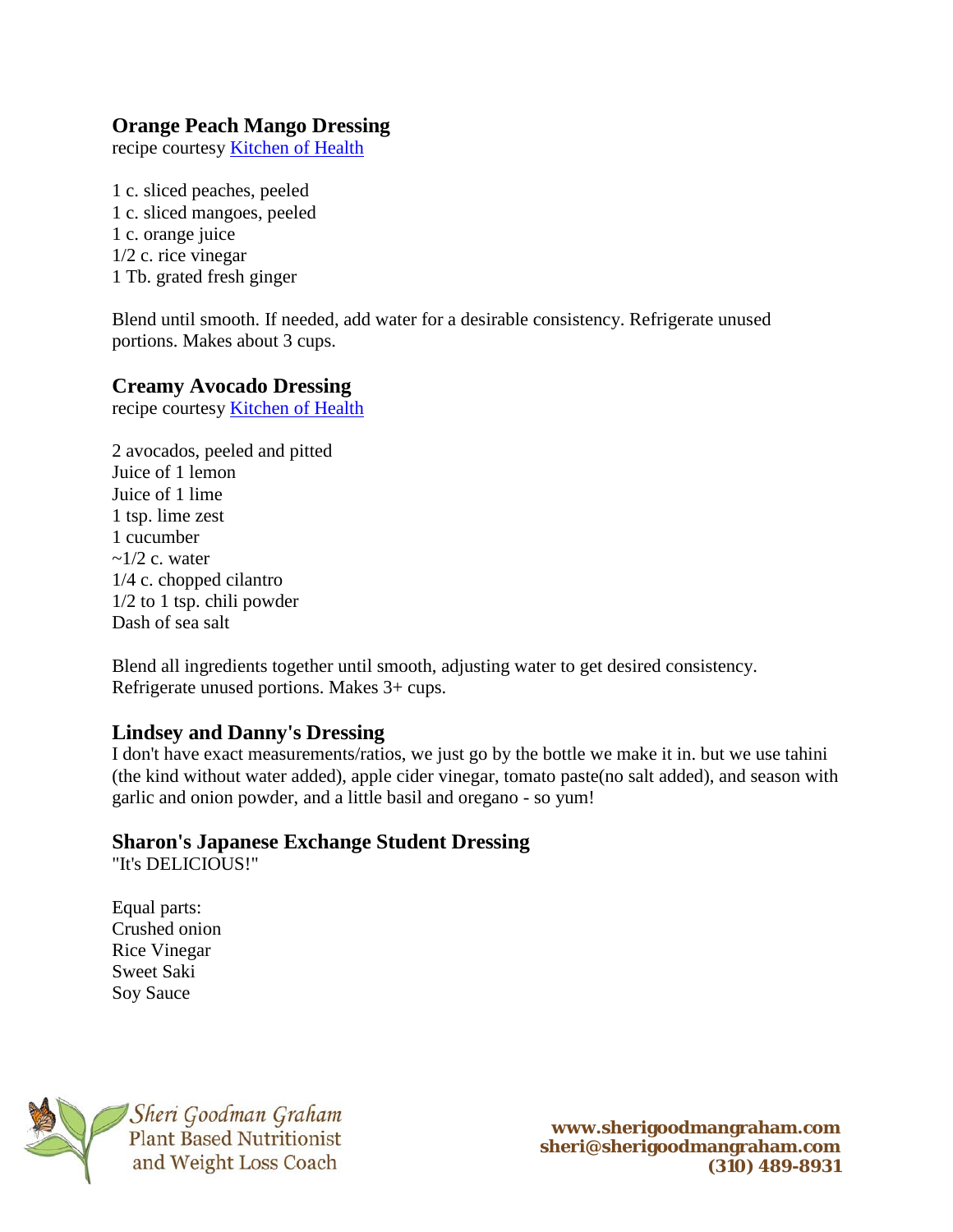## **The Healthy Librarian's Creamy Chipotle Dressing**

<http://www.happyhealthylonglife.com/>

10.5 ounces of Mori-Nu Silken firm low-fat tofu 1/2 tsp. nutritional yeast 2 tablespoons drained capers 1 tablespoon fresh lemon juice (I wanted this to be easy, so I used Santa Cruz's bottled organic real lemon juice) Note: I bet lime juice would be good, too! 1 1/2 teaspoons agave, or brown rice syrup 1 tablespoon apple cider vinegar 1 dried chipotle (I found this at my regular grocery store--if you're "heat"-sensitive, start with a half, & then add more. 3 tablespoons of chopped shallots (I've really grown to love this delicate onion-like veg) 1/2 teaspoon of salt (or not) 1/2 teaspoon of chili powder 1/4 teaspoon of paprika (I think this is for color---I also made it with smoked paprika, which makes it spicier--but we liked it that way. But, I'm just warning you....) 1 fresh garlic clove, minced

Put everything into your blender or Vita-Mix and blend until it's all smooth. Taste it--and adjust the seasoning. If you don't like things too hot, use less chipotle to start, taste, and then add more. This dressing keeps in the refrigerator, covered well, for a week. Serve chilled.

## **Mandy's Spicy Vinaigrette**

"Here is one I got from my favorite beach on the Florida panhandle "George's at Aly's Beach". They did not give me the measurements, just the ingredients. So these are all to taste, but the way I like it! You can add more kick if you want!"

Prep time -- No time! Maybe 1 minute :)

1/4 cup Balsamic Vinegar 1/2 Tbsp Honey 1/2 - 3/4 tsp "Chili Garlic Sauce" by Huy Fong Vietnamese Foods (can buy at Walmart, huyfong.com, Amazon.com, etc.)

Whisk together ingredients. Adjust more chili garlic sauce to taste.

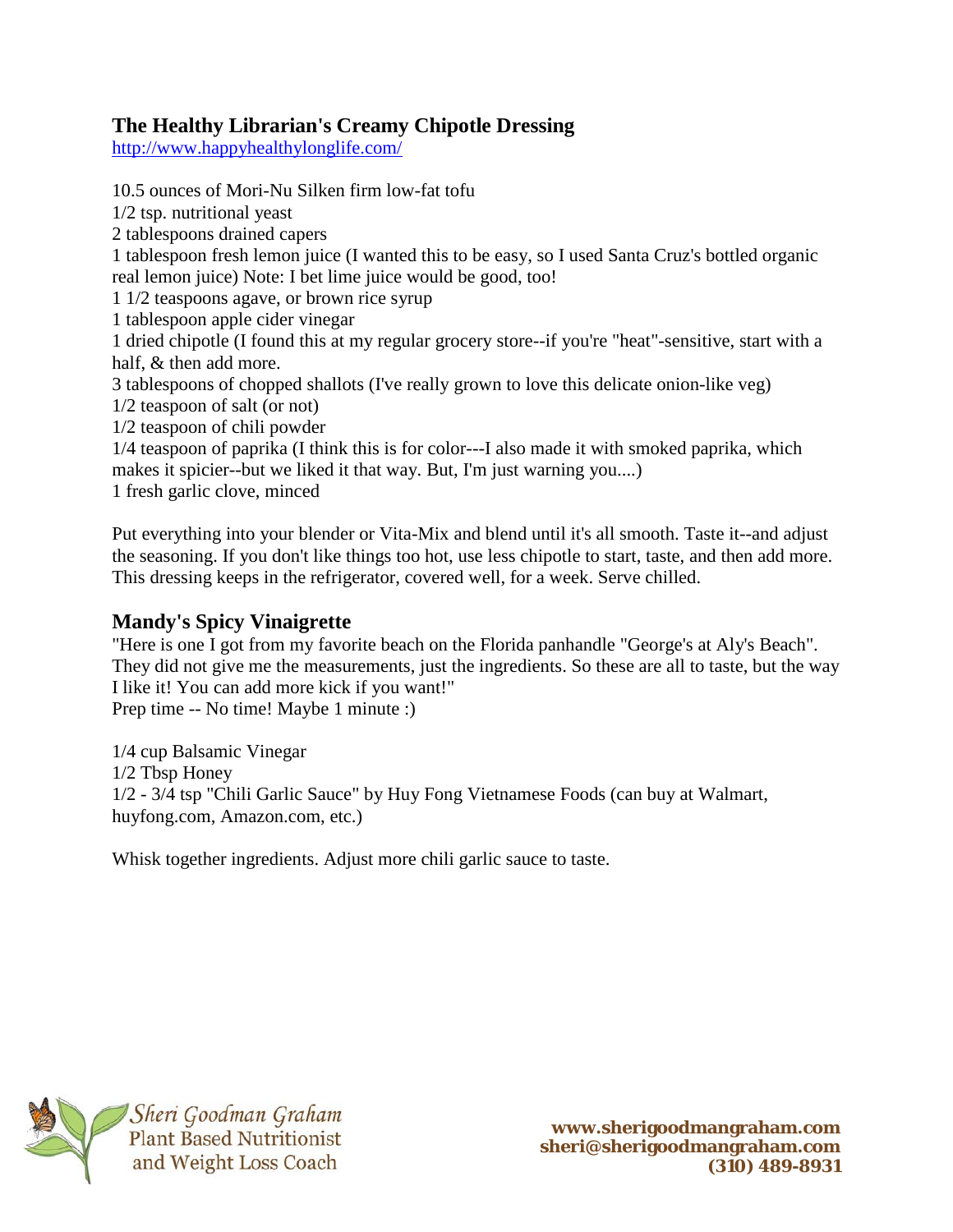#### **Nathan Pritikin's Italian Dressing**

Submitted by Anonymous, who found that flavors are better on the second day.

1/2 cup freshly squeezed lemon juice 1/2 cup salad vinegar (I use rice vinegar) 1/4 cup frozen apple juice concentrate 1/4 cup water 2 green onions, chopped 1/4 tsp. dried sage 1/4 tsp. garlic powder

Combine all ingredients.

#### **HGK's Creamy Asian Dressing**

adapted from a recipe from [http://www.choosingraw.com/.](http://www.choosingraw.com/) This dressing rocks! makes 2 1/4 cups

1 inch fresh ginger, peeled 1/2 cup raw almonds 2 tsp toasted sesame oil juice of one lime (2+ Tbsp, and you could even use more) 4 Tbsp mellow white miso 6 dates pitted or 1/4 cup maple syrup 2 Tbsp low sodium soy sauce or Tamari or Nama Shoyu 1 cup water

Place all ingredients into a blender or food processor and blend until creamy.

#### **Creamy Vegan Ranch Dressing**

makes about 2 cups

15 ounces silken tofu, drained/squeezed dry 1/3 cup apple cider vinegar 3/4 tsp celery seed 3/4 tsp coriander 1/2 tsp garlic powder 1/2 tsp onion powder 1/2 tsp fine black pepper 1/4 tsp cayenne 2 Tbsp maple syrup - grade b (start with 1 Tbsp and add to taste, I found 2 was too sweet) salt to taste

Place all ingredients into blender or food processor and process until smooth.

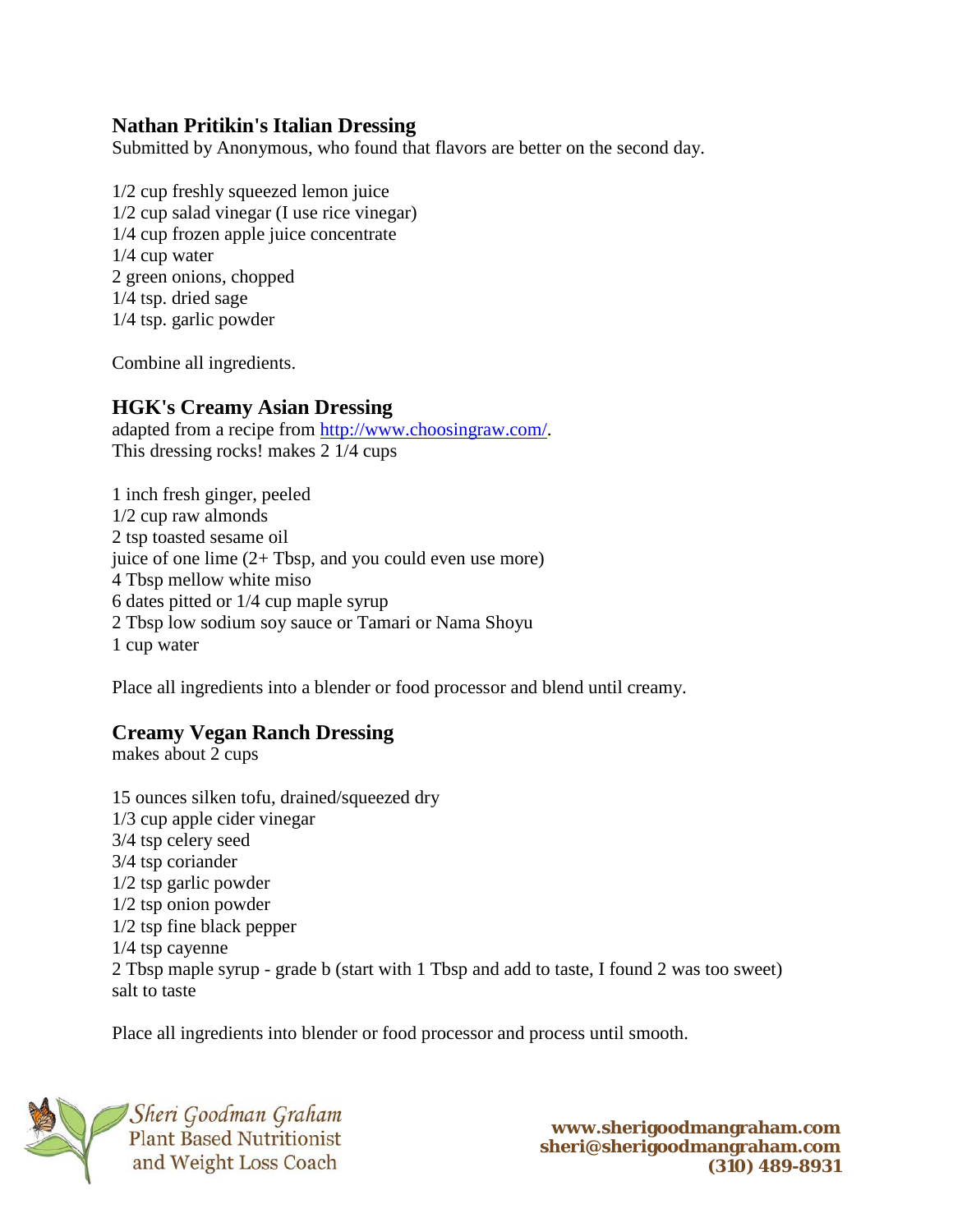#### **Cooking in Color's Simple No-oil Dressing**

<http://nanetteblanchard.blogspot.com/>

Equal parts Dijon or stone-ground mustard, agave nectar (HGK recommends maple syrup), and unseasoned rice wine vinegar

#### **Cooking in Color's Catalina Dressing**

<http://nanetteblanchard.blogspot.com/>

1/4 c. ketchup 2 Tbsp agave nectar or maple syrup 2 Tbsp red wine vinegar 2 Tbsp apple cider vinegar 1/4 c. minced onion, 1 clove garlic 1/2 tsp paprika 1/2 tsp vegan Worcestershire sauce (I use Annie's Naturals Organic Worcestershire sauce) sprinkling of black pepper optional: apple juice

Blend this up until smooth and add about 1/4 c. water or until desired thickness. I occasionally make this sweeter by adding some apple juice.

#### **Piquant Dressing**

from Jennifer Raymond's vegetarian cookbook Fat-Free and Easy "Here's one my DH likes - it is . Taste it for sweetness - sometimes I add some agave nectar or maple syrup." Nanette Blanchard

Makes about 1/3 cup 1/4 c. seasoned rice vinegar (I use unseasoned) 2 Tbsp. ketchup 1 tsp. stone ground mustard 1 garlic clove, pressed or crushed 1/2 tsp paprika 1/4 tsp oregano 1/8 tsp cumin

Whisk all ingredients together.



**www.sherigoodmangraham.com sheri@sherigoodmangraham.com (310) 489-8931**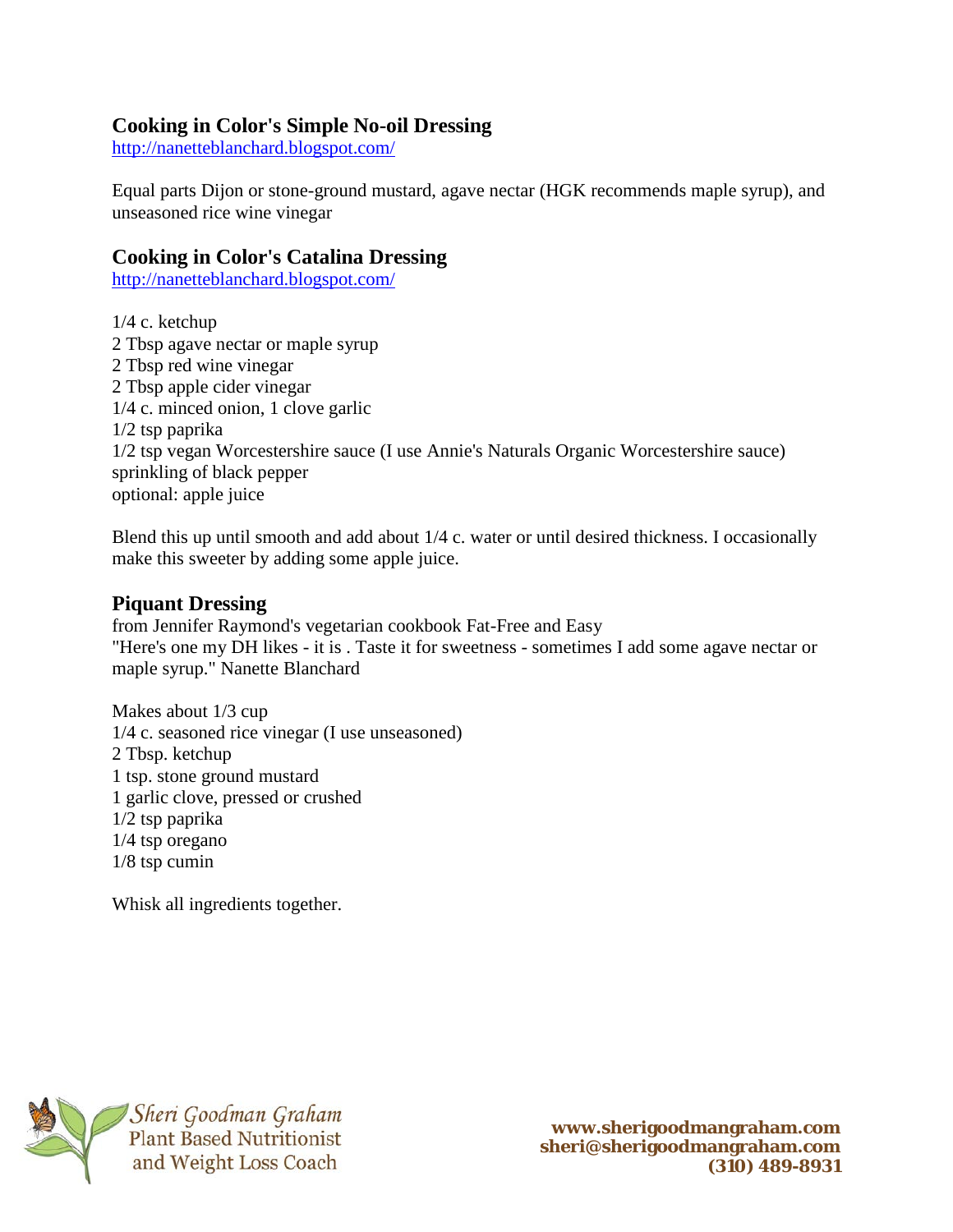## **Cooking in Color's Smoky Tomato Dressing**

based on one in Joanne Stepaniak's The Saucy Vegetarian <http://nanetteblanchard.blogspot.com/>

1/4 c ketchup 1/4 c apple juice 1/4 c white balsamic vinegar 1 clove garlic several drops of liquid smoke salt and pepper to taste

Blend this until smooth, adding water to dilute until desired thickness. (Extra sweetener might be needed depending on the sweetness of the ketchup.) If too thick dilute it with a little water or orange juice to desired consistency.

# **Prevent and Reverse Heart Disease's Hummus Salad Dressing**

"My favorite dressing of all time is the Hummus Salad Dressing in Dr. Esselstyn's book 'Prevent and Reverse Heart Disease.' It goes so well with green lettuce salads, any other salads (tomato, cucumber, artichoke,celery, etc) and rice or grains salad. Tangy and delicious! It sticks well to lettuce leaves. I always have a container with some of this dressing in my fridge." Jos

Makes 1/4 cup 2 heaping tablespoons no tahini hummus 2 tablespoons balsamic vinegar or vinegar of choice 1/2 teaspoon mustard of choice

Mix and use or refrigerate for later use.

## **Chef Aj's House Dressing**

courtesy of Chef Aj,<http://www.chefajshealthykitchen.com/>

1/2 cup water 4 tablespoons tahini 4 tablespoons Dijon or stone ground mustard 4 tablespoons sodium tamari or raw coconut aminos 6 tablespoons fresh lemon or lime juice 8 tablespoons nutritional yeast 1 tablespoon date syrup or maple syrup

Place all ingredients into blender or food processor and process until smooth.



Plant Based Nutritionist and Weight Loss Coach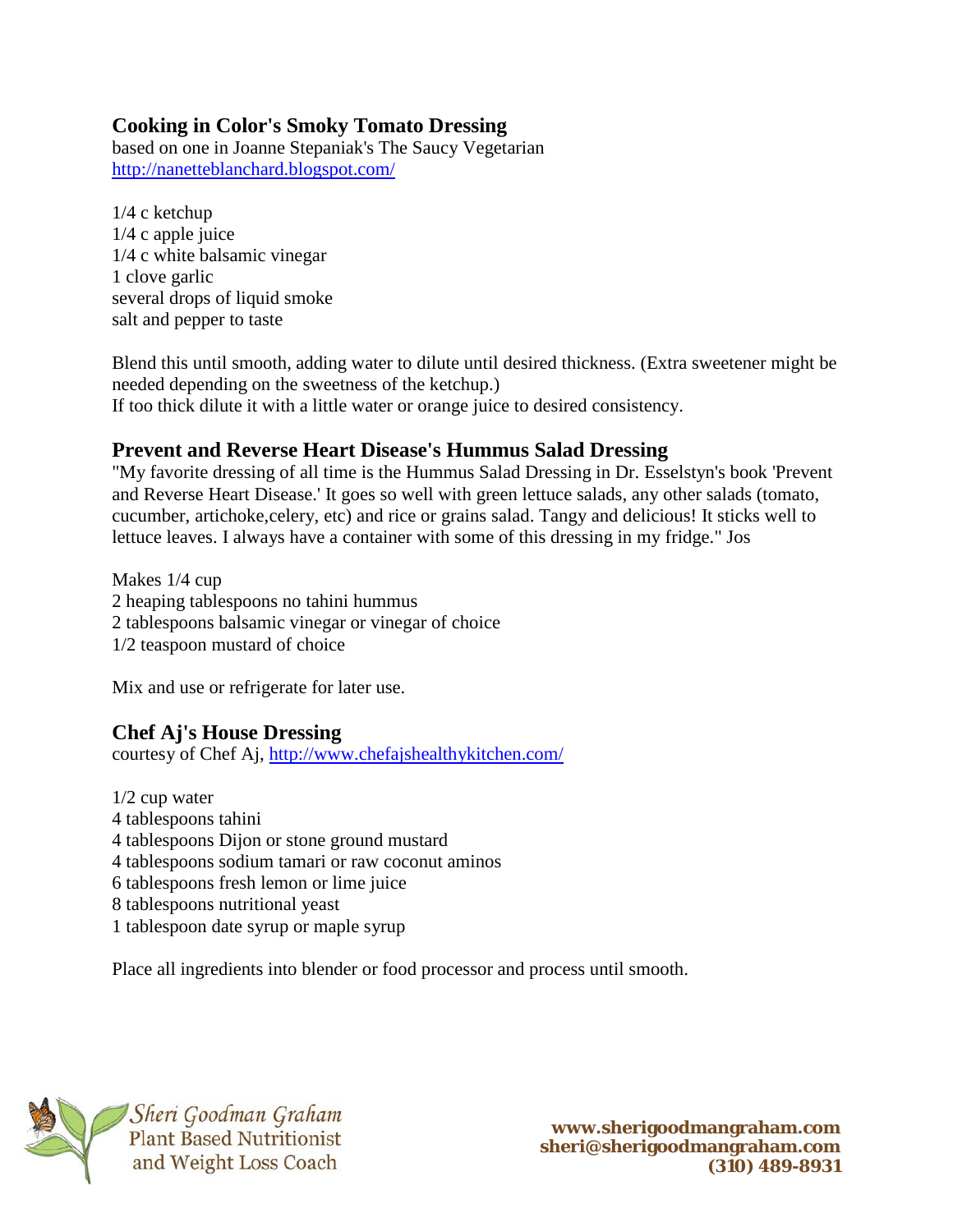#### **Jane Esselstyn's 3-2-1 Dressing**

"It's so easy and good and you can make lots of variations." Penny Urwiler 3 Tbsp vinegar 2 Tbsp mustard 1 Tbsp agave (HGK would sub in maple syrup)

## **Appetite for Reduction's Basic Dressing**

by Isa Chandra Moskowitz "I've made this with different vinegars and mustards, always good." Penny Urwiler

¼ cup cashew pieces 2 Tbsp chopped shallot  $\frac{1}{2}$  cup water ¼ cup vinegar 2 tsp Dijon 1 tsp agave (HGK would sub in maple syrup) ¾ tsp salt A few pinches of pepper

Blend 5 minutes in blender or until very smooth.

## **Tom Fronczak's Fruity No-oil Dressing**

1/4 cup blueberries (or raspberries, strawberries, peaches etc etc) 1/4 cup raspberry vinegar (or red wine vinegar) 4 whole dates (I prefer dates to sweeten, but you could use agave, or maple syrup) 1 small shallot 1 T sunflower seeds (Dr Fuhrman tells us some fat in a salad aids nutrient absorption) splash of water Dash of some fresh black pepper Place all ingredients into a blender or food processor. Blend it up and enjoy! Refrigerates well for 4-5 days.